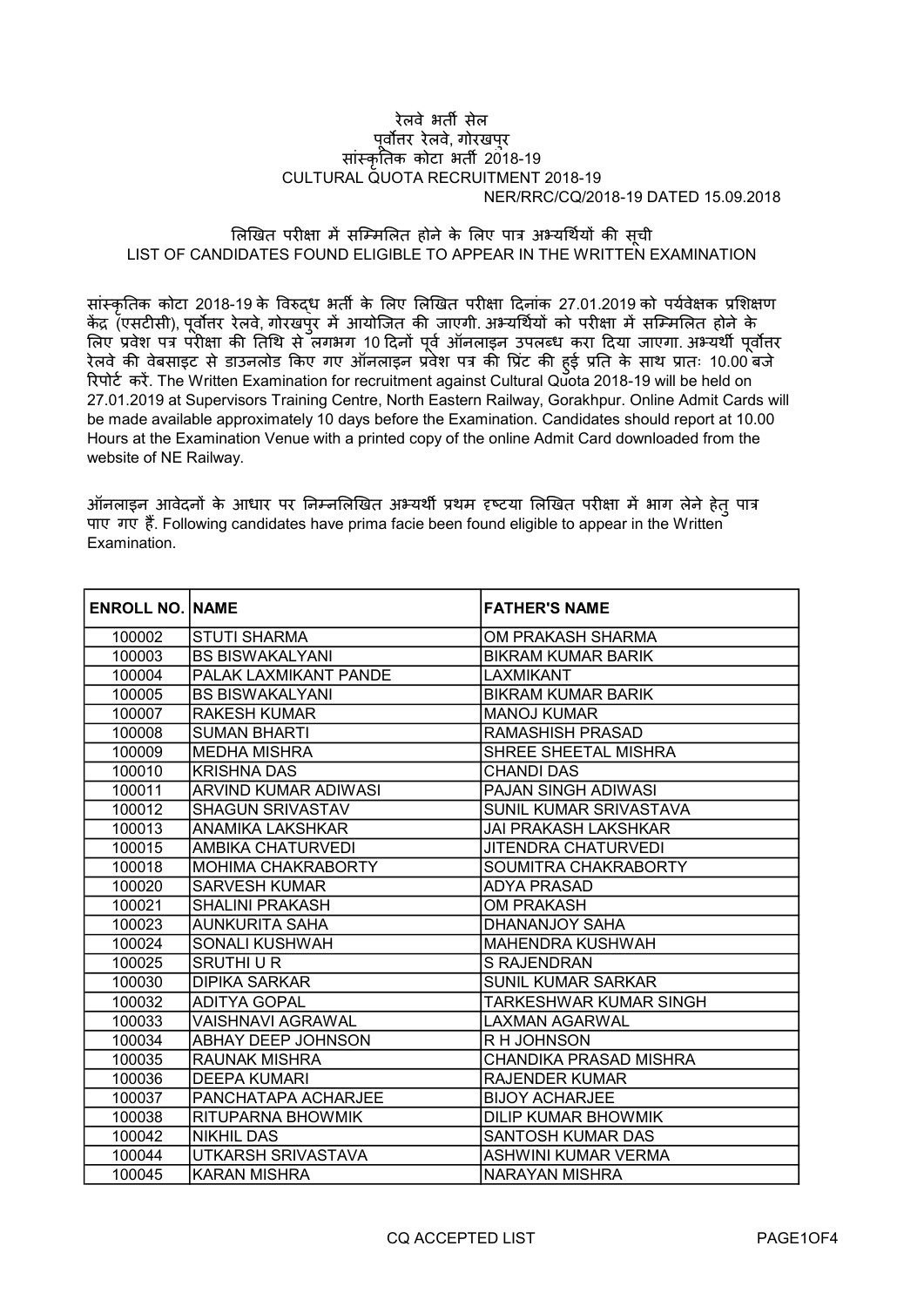| <b>ENROLL NO. NAME</b> |                               | <b>FATHER'S NAME</b>          |
|------------------------|-------------------------------|-------------------------------|
| 100046                 | <b>SOURAV DAS</b>             | LATE SAMARENDRA NATH DAS      |
| 100048                 | <b>REKHA NEGI</b>             | <b>KUNWAR SINGH NEGI</b>      |
| 100049                 | <b>GAUTAM PRASAD MISHRA</b>   | <b>AMARNATH MISHRA</b>        |
| 100052                 | <b>PRACHI SAXENA</b>          | RAJEEV KUMAR SAXENA           |
| 100054                 | <b>SUPRITI PAUL</b>           | <b>DIGAMBAR PAL</b>           |
| 100055                 | PRIYANKA DWIVEDI              | MUKESH CHANDRA DWIVEDI        |
| 100057                 | <b>ABHISHEK KUMAR</b>         | RAMESH CHANDRA                |
| 100059                 | <b>ANITA BOUDDH</b>           | <b>RAMESH CHANDRA</b>         |
| 100060                 | RAGINI SAXENA                 | <b>SURENDRA KUMAR</b>         |
| 100061                 | POOJA PATEL                   | <b>BIJENDRA RAWAT PATEL</b>   |
| 100063                 | <b>BHAWANA SRIVASTAVA</b>     | <b>MANOJ KUMAR SRIVASTAVA</b> |
| 100064                 | <b>B PRASHANTH</b>            | <b>B V NARASINGA RAO</b>      |
| 100065                 | <b>ANUPRIYA CHATTERJEE</b>    | <b>RISHI CHATTERJEE</b>       |
| 100066                 | MOHIT BANGURA                 | <b>SHANTI LAL</b>             |
| 100067                 | ANKITA PHATAK                 | <b>GOVIND PHATAK</b>          |
| 100069                 | UDITA GANGULY                 | <b>UDAY SANKAR GANGULY</b>    |
| 100070                 | <b>SHLOK KUMAR</b>            | <b>ASHOK KUMAR</b>            |
| 100072                 | SHILPI DEBNATH                | SUKUMAR DEBNATH               |
| 100075                 | ARADHANA SRIVASTAVA           | AWADHESH LAL SRIVASTAVA       |
| 100077                 | <b>AVANI A SHIRBUR</b>        | <b>ASHOK</b>                  |
| 100078                 | <b>SOMYA MATHUR</b>           | RAKESH KUMAR MATHUR           |
| 100079                 | <b>SHRI PRAKASH PANDEY</b>    | RAJNATH PANDEY                |
| 100082                 | <b>MANAB PARAI</b>            | RADHESHYAM PARAI              |
| 100084                 | SHEETAL RATHORE               | <b>MURARI LAL RATHORE</b>     |
| 100087                 | <b>ABHISHEK VARDHAN SINGH</b> | <b>GANGA PRSAD SINGH</b>      |
| 100090                 | <b>MAREENA MARYDAS</b>        | <b>MARYDAS KP</b>             |
| 100093                 | <b>CHANCHAL GUPTA</b>         | <b>ARUN KUMAR GUPTA</b>       |
| 100094                 | <b>DEEPTI KUMARI</b>          | RAJENDRA PANDIT               |
| 100095                 | <b>CHRISTINA MARYDAS</b>      | <b>MARYDAS KP</b>             |
| 100096                 | <b>SHREYAS NAIR</b>           | <b>MURALIDHARAN K</b>         |
| 100100                 | <b>SARANYA PM</b>             | <b>MURALI PK</b>              |
| 100101                 | <b>SIDDHARTH RAI</b>          | RAKESH MOHAN RAI              |
| 100104                 | IABHA TRIPATHI                | <b>RAM KUMAR TIWARI</b>       |
| 100106                 | <b>MAMTA RAUT</b>             | <b>BASUDEV RAM</b>            |
| 100110                 | SAKSHI UPADHYAY               | RAMA KANT UPADHYAY            |
| 100114                 | <b>AKASH SHOBHAWAT</b>        | <b>MUKESH SHOBHAWAT</b>       |
| 100117                 | <b>HEMANT KUMAR</b>           | <b>KAMLESHWAR PRASAD</b>      |
| 100121                 | <b>SUDHIR KUMAR</b>           | <b>BHOLA PRASAD</b>           |
| 100124                 | P SOUJANYA                    | P SHYAM SUNDER SWAMY          |
| 100125                 | <b>LAKSHMAN KUMAR</b>         | <b>ARJUN SAH</b>              |
| 100129                 | <b>GAURAV PRASAD MISHRA</b>   | JALIPA PRASAD MISHRA          |
| 100130                 | <b>NITISH RANJAN</b>          | <b>NAVIN KUMAR</b>            |
| 100131                 | <b>MADHVI PATHAK</b>          | <b>ASHOK KUMAR PATHAK</b>     |
| 100132                 | <b>ZARKA FATMA</b>            | <b>MOHD HALEEM</b>            |
| 100133                 | NISHA BOTKAR                  | PURUSHOTTAM KUMAR BORKAR      |
| 100134                 | KALYAN MUKHERJEE              | <b>BIPLAB MUKHERJEE</b>       |
| 100137                 | NIRMALYA SEN                  | NITAI CHANDRA SEN             |
| 100139                 | <b>ARCHNA SINGH</b>           | <b>GHANSHYAM SINGH</b>        |
| 100141                 | <b>LAXMI SINGH</b>            | <b>JITENDRA SINGH</b>         |
| 100142                 | <b>BONDALA HARIKA</b>         | BONDALA VASUDEVA RAO          |
| 100143                 | <b>ALKA GIRI</b>              | <b>SHRI NATH GIRI</b>         |
| 100144                 | <b>ANAND KUMAR CHAUDHARY</b>  | <b>BABADIN CHAUDHARY</b>      |
| 100146                 | <b>MANALI KOSTA</b>           | <b>KAMAL KISHOR KOSTA</b>     |
| 100147                 | RISHIKA CHAUDHARY             | RAMESH CHAND                  |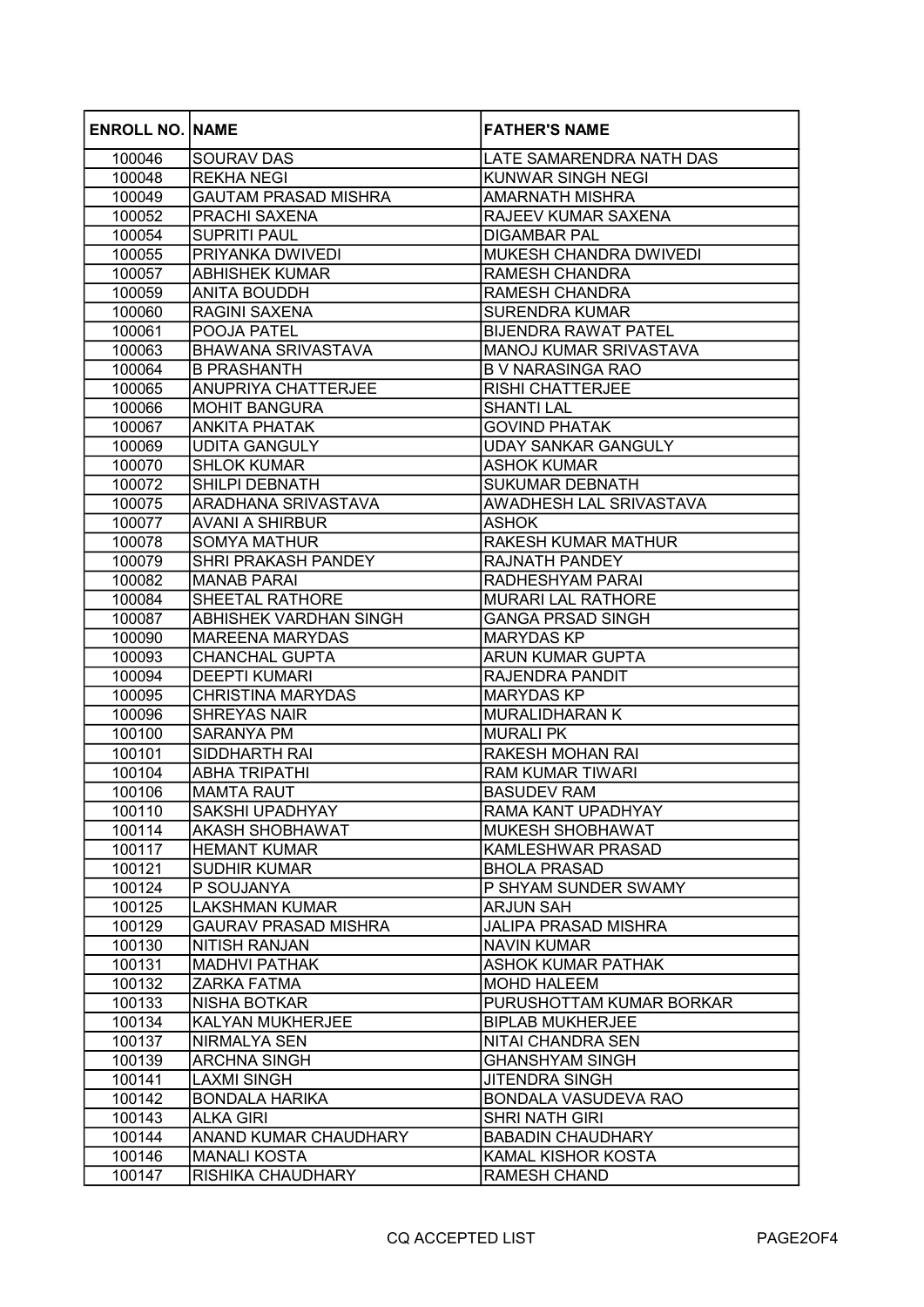| <b>ENROLL NO. NAME</b> |                               | <b>FATHER'S NAME</b>           |
|------------------------|-------------------------------|--------------------------------|
| 100148                 | MOHIT BEJ                     | <b>KHUDIRAM BEJ</b>            |
| 100149                 | <b>SOURABH VASISTHA</b>       | <b>SHANKAR LAL SHARMA</b>      |
| 100152                 | <b>DEEPALI KHANDELWAL</b>     | <b>HEMRAJ KHANDELWAL</b>       |
| 100153                 | <b>TUHINA DAS</b>             | <b>RATUL KANTI DAS</b>         |
| 100155                 | <b>SHRUTI SHARMA</b>          | <b>KASHI NATH SHARMA</b>       |
| 100156                 | <b>PRIYA VERMA</b>            | <b>SIDHNATH VERMA</b>          |
| 100157                 | <b>RAHUL RAWAT</b>            | <b>HARISH RAWAT</b>            |
| 100158                 | <b>NICKY KUMARI</b>           | <b>DILIP KUMAR RAI</b>         |
| 100159                 | <b>SUMATI MISHRA</b>          | <b>K C MISHRA</b>              |
| 100161                 | <b>SONALI HALDAR</b>          | <b>SAMRESH KUMAR HALDAR</b>    |
| 100164                 | <b>PARTHA BISWAS</b>          | <b>PRATAP BISWAS</b>           |
| 100167                 | <b>VIJAY KUMAR DUBEY</b>      | <b>MATHURA PRASAD DUBEY</b>    |
| 100168                 | <b>BARNALI SHARMA</b>         | <b>BIRENDRA KUMAR SHARMA</b>   |
| 100170                 | KONDAGUNTA TRIPURANIKHITHA    | <b>KRISHNASWAMY</b>            |
| 100173                 | <b>SANJU CHAUHAN</b>          | <b>MANIRAM CHAUHAN</b>         |
| 100175                 | <b>BHARTI MISHRA</b>          | <b>RAJ KUMAR MISHRA</b>        |
| 100176                 | <b>AJAY DESAI</b>             | <b>RAVINDRA</b>                |
| 100179                 | ANURAG ANAND                  | <b>KRISHNA KUMAR</b>           |
| 100180                 | <b>RAKESH KUMAR GAUR</b>      | <b>BARKHURAM GAUR</b>          |
| 100181                 | <b>SONALI SHUKLA</b>          | RAGHUNANDAN SHUKLA             |
| 100182                 | <b>SAURAV CHOUDHARY</b>       | SRI SURENDRA CHOUDHARY         |
| 100183                 | <b>RICHA SAXENA</b>           | RAJ PRAKASH SAXENA             |
| 100184                 | <b>RICHA SAXENA</b>           | RAJ PRAKASH SAXENA             |
| 100185                 | DHANASHRI ANANDRAO SHELAKE    | ANANDRAO DHONDIRAM SHELAKE     |
| 100186                 | <b>SWAR RANJANI</b>           | <b>UDAY KUMAR</b>              |
| 100187                 | <b>SONAL KUMARI</b>           | <b>MUNDRIKA PRASAD</b>         |
| 100188                 | <b>PUJA CHATTERJEE</b>        | <b>SHYAM SUNDAR CHATTERJEE</b> |
| 100190                 | MUKESH GUPTA                  | <b>NIKELAL GUPTA</b>           |
| 100191                 | ABHISHEK KUMAR GUPTA          | OM PRAKASH GUPTA               |
| 100193                 | RINI ALOYSIA JOHN             | <b>AUGUSTINE JOHN</b>          |
| 100194                 | AMRIT MISHRA                  | <b>ANANT KUMAR MISHRA</b>      |
| 100195                 | ANUJA ANGELEENA SYDNEY        | <b>ASHOK KUMAR SYDNEY</b>      |
| 100196                 | <b>J KUMAR SWAMI</b>          | J ADINARAYAN                   |
| 100197                 | NILAKSHI MAITY                | <b>CHANDAN KUMAR MAITY</b>     |
| 100198                 | <b>KAUSTUBH MULEY</b>         | <b>DILIP MULEY</b>             |
| 100199                 | NEHA BHARTI                   | YASH PAL                       |
| 100201                 | <b>ARTI TIWARI</b>            | <b>SHIV BADAN TIWARI</b>       |
| 100203                 | <b>SUSHANT KUMAR GUPTA</b>    | <b>JAY PRAKASH GUPTA</b>       |
| 100204                 | <b>KARAN KUMAR</b>            | <b>MANI RAM</b>                |
| 100205                 | <b>MADHULIKA SINGH</b>        | SATEYENDRA KUMAR SINGH         |
| 100206                 | PRIYANKA YADAV                | AMAR NATH SINGH YADAV          |
| 100207                 | <b>RICHA PANDEY</b>           | ANIL KUMAR PANDEY              |
| 100208                 | <b>DHAANI GUPTA</b>           | RAJEMDRA KUMAR GUPTA           |
| 100209                 | <b>SIZA ROY</b>               | <b>TAPAN ROY</b>               |
| 100210                 | <b>RAVI KUMAR YADAV</b>       | <b>SHIV CHAND YADAV</b>        |
| 100211                 | <b>MONIKA SINGH</b>           | <b>RAJENDRA SINGH</b>          |
| 100212                 | <b>SURAJ PRASAD CHAKRAWAL</b> | <b>BACHAU LAL</b>              |
| 100213                 | RIDDHIKA ASTHANA              | RASHMINDRA KUMAR ASTHANA       |
| 100220                 | PANKAJ KUMAR                  | <b>LAXMAN RAJAK</b>            |
| 100221                 | <b>HARI PRASAD PAUDYAL</b>    | PADMA PRASAD PAUDYAL           |
| 100222                 | <b>SANDEEP MUKHERJEE</b>      | <b>PRADIP MUKHARJEE</b>        |
| 100225                 | <b>RISHI JAIN</b>             | PREM PRAKASH JAIN              |
| 100227                 | <b>VIKAS</b>                  | <b>PREM CHAND</b>              |
| 100228                 | <b>MADHURI</b>                | <b>BRHAM PAL SINGH</b>         |